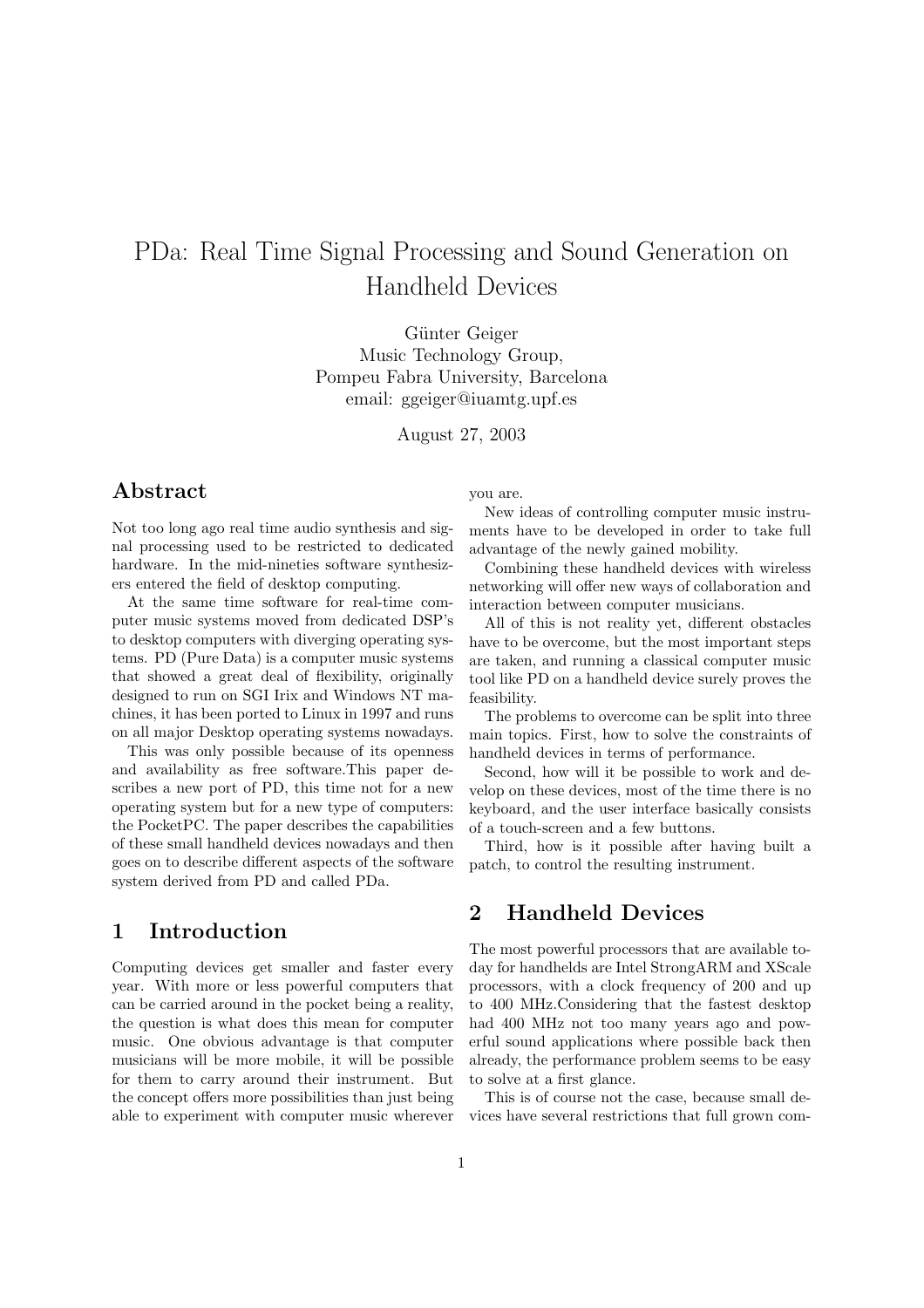

Figure 1: The iPaq running a PD FM synthesizer patch

puter systems do not have. On the other hand in some domains they are not that far behind.

#### 2.1 Sound Quality

One might think that handheld devices would have a far inferior sound quality, they have integrated sound chips, and common experience from laptop computers tells us that integrated sound tends to be of low quality.

Taking a closer look reveals some surprise, though. The specification does not look that bad, the sound chip on the iPaq supports 2 channels 44.1kHz, CD quality sound. The chip used in the iPaq is Philips UDA1341TS, a chip designed for MiniDisc portable players, the data sheet of the chip [6] reveals a over-sampling ratio of 128, a S/N ratio of 100dB (sic).

Because of the design of the handheld this sound quality is conserved in the device, there is no interference of harddisks, no moving parts or influences from the power supply. The sound quality is excellent.

The system where tests have been carried out is a Compaq iPaq. The only audio input on these devices is a builtin microphone, therefore the audio input is of very low quality.



Figure 2: GIGE playing on the iPaq

#### 2.2 Processing Power

The core of the most powerful handheld devices nowadays is based on the the Advanced RISC Machines (ARM) 32 bit embedded microprocessors [3]. This technology has become the most popular chip in use today. Its newest implementation is the PXA255 XScale processor, a pure RISC processor with binary compatibility with the older StrongARM processors, that supports clock speeds up to 400 MHz and several other speed enhancements, like code-compression in order to reduce instruction code size and a Multiply Accumulate (MAC) instruction, borrowed from DSP (Digital Signal Processing) technology.

Besides that the StrongARM processor has every feature that a modern RISC engine needs, hitunder-miss cache managment, instruction pipeline and branch prediction. The only thing that makes it different from common Desktop microprocessors is its lack of a floating point unit.

As signal processing software written in higher level languages like C has been concentrated around using IEEE-754 32 bit floating point numbers, and the floating point emulation of the ARM processors is slow, this fact is a major obstacle for porting applications to ARM architectures.

#### 2.3 Memory and Peripherals

It can be said that handheld devices offer a reasonable amount of memory which is about 64 MB [2].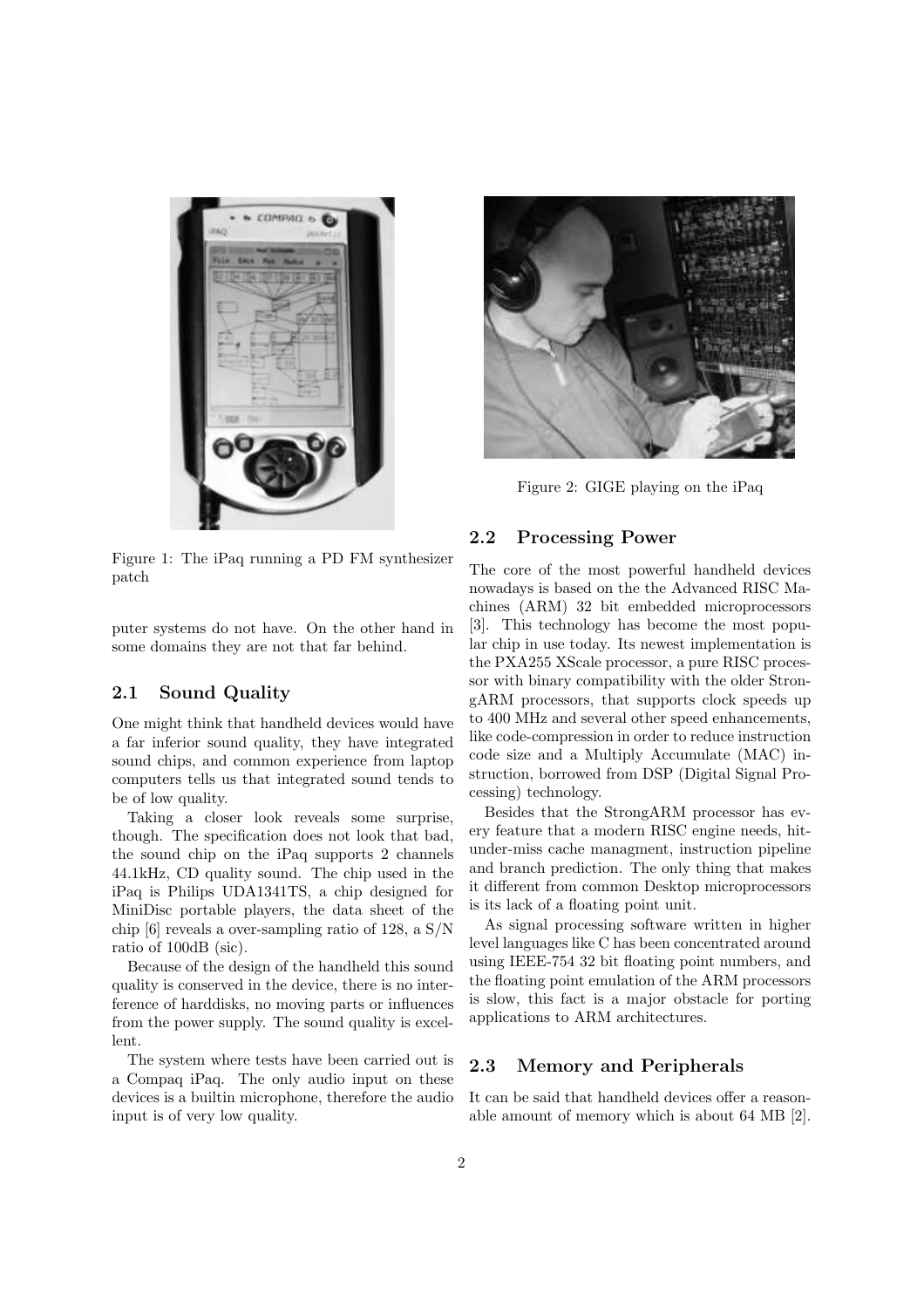HP's (formerly Compaqs) iPaqs are extensible devices. Using an adaptor for Compaq Flash cards, the system can be extended with different peripherals, ranging from additional memory cards (the base system comes with 48MB of flash memory) to wireless network cards and CF format hard disks. PCMCIA extensions are supported too, making it theoretically possible to use PCMCIA multichannel soundcards.

# 3 Computer Music on PocketPC

#### 3.1 PD and Linux

PD [5] is a free software implementation of a computer music system based on the MAX paradigm. One of its outstanding features might be its compactness of code. This has let to the decision to use PD as a base for doing software development on handheld devices, rather than writing new software from scratch.

The current implementation runs on Linux only[8], although there is nothing Linux specific in the code. This means that it probably can easily be reused on the Windows PocketPC platform. The choice for Linux was based on the fact that all necessary tools where easily available.

#### 3.2 The Performance

Preliminary tests showed quick results, because of the fact that getting PD to start on the iPaq was merely the task of recompiling it. The performance was bad though, so the system could not be used to do real-time audio processing. In order to improve the performance, all floating point calculation had to be avoided, specially for the data-flow part which is very performance intensive.

Avoiding floating point calculations means basically to replace every signal processing object that exists with an integer version [7] [1]. Luckily PD has a small and orthogonal set of base objects.

Table 1 shows some performance measurements (the typical number of sine oscillators benchmark) of the ported objects. The patches consist of oscillators, audio output and signal adders. The integer only version should have a speedup on standard computers too.

| Audio off      | $7 \frac{6}{6}$ |
|----------------|-----------------|
| 10 oscillators | 35 %            |
| 20 oscillators | $51\%$          |
| 30 oscillators | 68 %            |
| 40 oscillators | 87 %            |

Table 1: Performance on a 200MHz StrongARM processor

#### 3.3 Programming with PDa

As mentioned above, the limited possibilities of user input on handheld devices makes it hard to write patches on the iPaq. This is definitely a field where a lot of improvement is possible. Up to now the patching happened on a desktop machine, running the equivalent version of PD, then the patches are transferred to the handheld and played there. It is possible to edit patches on the handheld devices itself, but at the time being it is much more cumbersome.

#### 3.4 Controlling the System

The direct way to control the patches on the iPaq is through the touch screen and buttons of the device. The touch-screen delivers data with two degrees of freedom. Handheld devices commonly have character recognition software installed, the software that comes with the iPaq Linux distribution offers a program called xstroke for this purpose. Xstroke allows to define new character mappings in a configuration file, making it the ideal tool for recognizing gestures on the touch-screen in order to improve the control.

All of these control input parameters can be mapped via their PD objects to events in the patch.

Of course it would be advantageous to have external controllers. This is possible through the serial port that is builtin in the iPaq. Accessing the serial port is straight forward by using PD's externals for serial port. There is a wide range of controllers that can be used this way. [4]

## 4 Future Directions

Future work will mainly focus on improving the integration of the software in the handheld device and